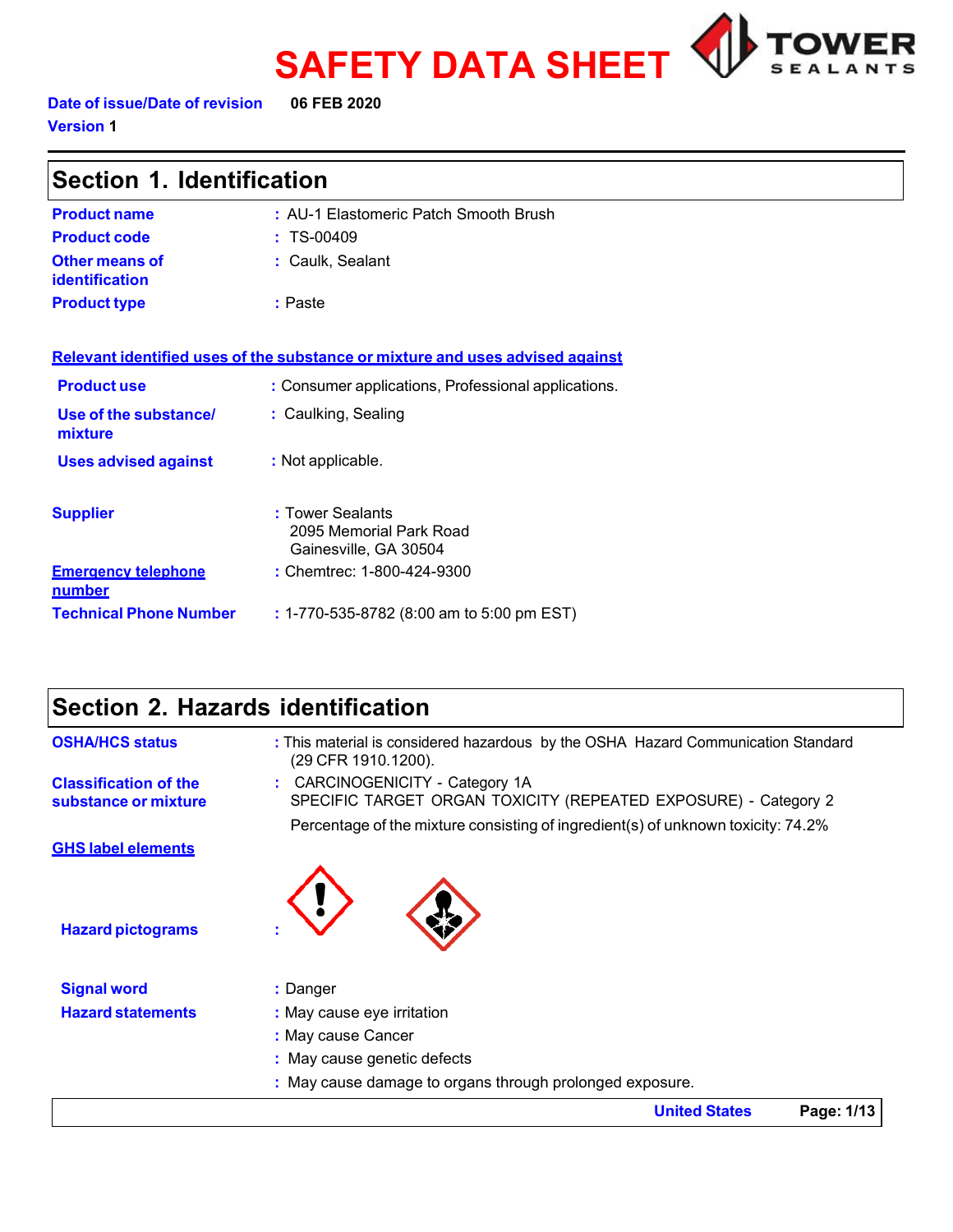**Product Name Formulation 30150**

# **Section 2. Hazards identification**

#### **Precautionary statements**

| <b>General</b>                             | : Read label before use. Keep out of reach of children. If medical advice is needed,<br>have product container or label at hand.                                                                                                                                                                                                                                                                                                                                                            |
|--------------------------------------------|---------------------------------------------------------------------------------------------------------------------------------------------------------------------------------------------------------------------------------------------------------------------------------------------------------------------------------------------------------------------------------------------------------------------------------------------------------------------------------------------|
| <b>Prevention</b>                          | : Obtain special instructions before use. Do not handle until all safety precautions have<br>been read and understood. Use personal protective equipment as required. Do not<br>breathe dust.                                                                                                                                                                                                                                                                                               |
| <b>Response</b>                            | : Get medical attention if you feel unwell. IF exposed or concerned: Get medical<br>attention.                                                                                                                                                                                                                                                                                                                                                                                              |
| <b>Storage</b>                             | : Store locked up.                                                                                                                                                                                                                                                                                                                                                                                                                                                                          |
| <b>Disposal</b>                            | : Dispose of contents and container in accordance with all local, regional, national and<br>international regulations.                                                                                                                                                                                                                                                                                                                                                                      |
| <b>Supplemental label</b><br>elements      | : Sanding and grinding dusts may be harmful if inhaled. This product contains Crystalline<br>Silica which can cause lung cancer or silicosis. The risk of cancer depends on the<br>duration and level of exposure to dust from sanding surfaces or mist from spray<br>applications. Since this product is not meant to be sanded or sprayed, risk of exposure is<br>considered low. Avoid contact with skin and clothing. Wash thoroughly after handling.<br>Emits toxic fumes when heated. |
| <b>Hazards not otherwise</b><br>classified | : Prolonged or repeated contact may dry skin and cause irritation.                                                                                                                                                                                                                                                                                                                                                                                                                          |

# **Section 3. Composition/information on ingredients**

|  |   |  | Substance/mixture |  |
|--|---|--|-------------------|--|
|  | . |  |                   |  |

**:** Mixture

**Product name :** AU-1 Elastomeric Patch Smooth Brush

| Ingredient name                                     | $\frac{9}{6}$ | <b>CAS number</b> |
|-----------------------------------------------------|---------------|-------------------|
| Limestone                                           | $ 30 - 60 $   | 1317-65-3         |
| l Titanium Dioxide                                  | $1 - 5$       | 13463-67-7        |
| l Ethvlene Glvcol                                   | $1 - 5$       | $107 - 21 - 1$    |
| Crystalline Silica, respirable powder (<10 microns) | $0.1 - 1$     | 14808-60-7        |

SUB codes represent substances without registered CAS Numbers.

Any concentration shown as a range is to protect confidentiality or is due to batch variation.

**There are no additional ingredients present which, within the current knowledge of the supplier and in the concentrations applicable, are classified as hazardous to health or the environment and hence require reporting in this section.**

**Occupational exposure limits, if available, are listed in Section 8.**

# **Section 4. First aid measures**

If ingestion, irritation, any type of overexposure or symptoms of overexposure occur during or persists after use of this product, contact a POISON CONTROL CENTER, EMERGENCY ROOM OR PHYSICIAN immediately; have Safety Data Sheet information available. Never give anything by mouth to an unconscious or convulsing person. **Description of necessary first aid measures**

| Eye contact       | : Check for and remove any contact lenses. Immediately flush eyes with running water for<br>at least 15 minutes, keeping eyelids open. Seek immediate medical attention.                               |            |
|-------------------|--------------------------------------------------------------------------------------------------------------------------------------------------------------------------------------------------------|------------|
| <b>Inhalation</b> | : Remove to fresh air. Keep person warm and at rest. If not breathing, if breathing is<br>irregular or if respiratory arrest occurs, provide artificial respiration or oxygen by trained<br>personnel. |            |
|                   | <b>United States</b>                                                                                                                                                                                   | Page: 2/13 |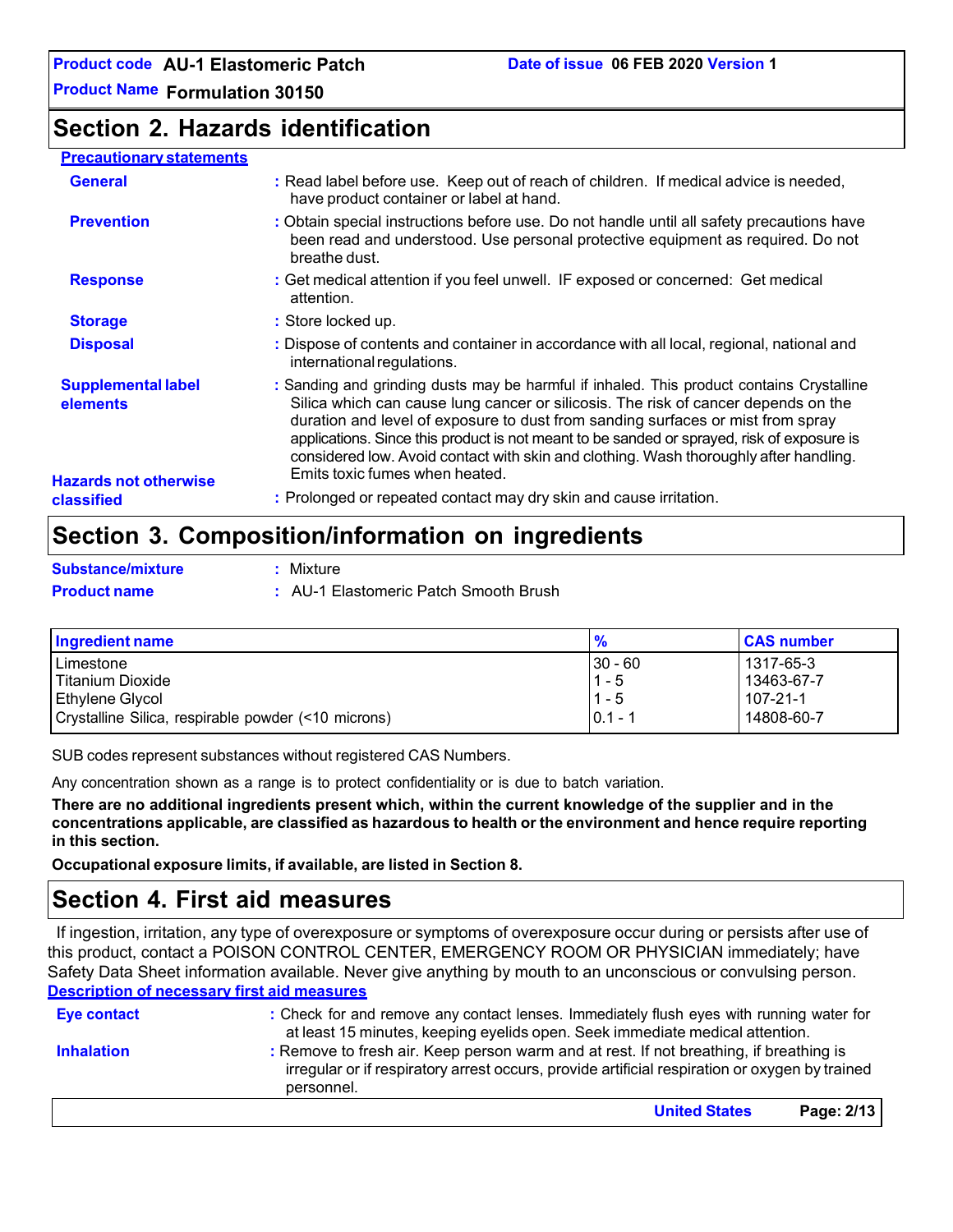**Skin contact :** Remove contaminated clothing and shoes. Wash skin thoroughly with soap and water or use recognized skin cleanser. Do NOT use solvents or thinners. **Ingestion :** If swallowed, seek medical advice immediately and show this container or label. Keep person warm and at rest. Do NOT induce vomiting. **Most important symptoms/effects, acute and delayed Potential acute health effects Eye contact :** Direct contact may cause slight to moderate irritation **Inhalation : Skin contact :** May cause slight irritation to respiratory passages – headache – dizziness. Defatting to the skin. May cause skin dryness and irritation. **Ingestion :** No known significant effects or critical hazards. Low ingestion hazard. **Over-exposure signs/symptoms Eye contact :** No specific data. **Inhalation Skin contact Ingestion :** No specific data. **:** Adverse symptoms may include the following: irritation dryness cracking **:** No specific data. **Indication of immediate medical attention and special treatment needed, if necessary Notes to physician :** Treat symptomatically. Contact poison treatment specialist immediately if large quantities have been ingested or inhaled. **Specific treatments :** No specific treatment. **Protection of first-aiders :** No action shall be taken involving any personal risk or without suitable training. If it is suspected that fumes are still present, the rescuer should wear an appropriate mask or self-contained breathing apparatus. It may be dangerous to the person providing aid to give mouth-to-mouth resuscitation. Wash contaminated clothing thoroughly with water before removing it, or wear gloves. **Section 4. First aid measures**

#### **See toxicological information (Section 11)**

# **Section 5. Fire-fighting measures**

| <b>Extinguishing media</b>                           |                                                                                                                                                                                  |
|------------------------------------------------------|----------------------------------------------------------------------------------------------------------------------------------------------------------------------------------|
| <b>Suitable extinguishing</b><br>media               | : Use an extinguishing agent suitable for the surrounding fire.                                                                                                                  |
| Unsuitable extinguishing<br>media                    | : None known.                                                                                                                                                                    |
| <b>Specific hazards arising</b><br>from the chemical | : This material is harmful to aquatic life. Fire water contaminated with this material must<br>be contained and prevented from being discharged to any waterway, sewer or drain. |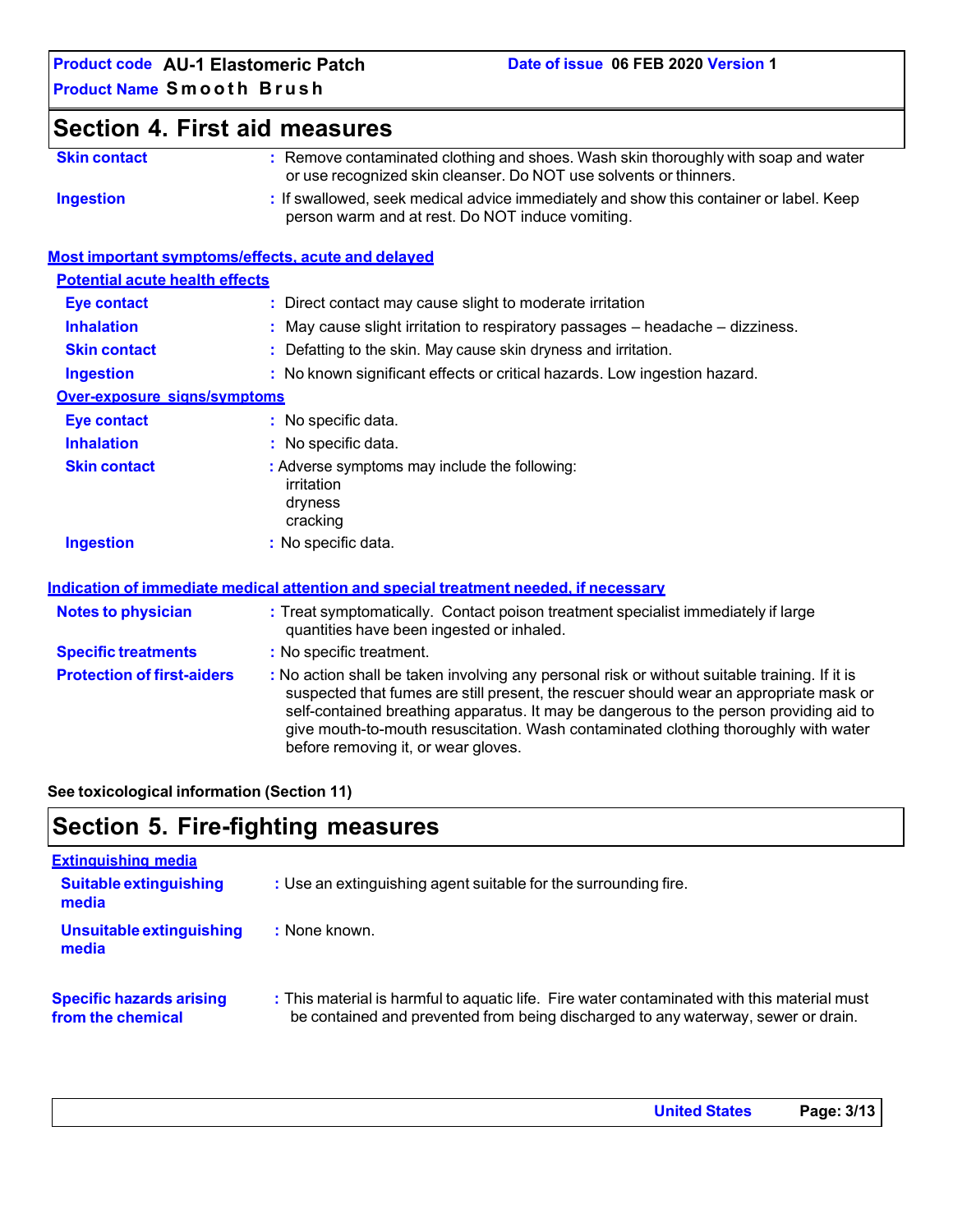**Product Name Smooth Brush**

# **Section 5. Fire-fighting measures**

| <b>Hazardous thermal</b><br>decomposition products       | : Decomposition products may include the following materials:<br>carbon dioxide<br>carbon monoxide<br>metal oxide/oxides                                                                            |
|----------------------------------------------------------|-----------------------------------------------------------------------------------------------------------------------------------------------------------------------------------------------------|
| <b>Special protective actions</b><br>for fire-fighters   | : Promptly isolate the scene by removing all persons from the vicinity of the incident if<br>there is a fire. No action shall be taken involving any personal risk or without suitable<br>training. |
| <b>Special protective</b><br>equipment for fire-fighters | : Fire-fighters should wear appropriate protective equipment and self-contained breathing<br>apparatus (SCBA) with a full face-piece operated in positive pressure mode.                            |

# **Section 6. Accidental release measures**

#### **Personal precautions, protective equipment and emergency procedures**

| <b>For non-emergency</b><br>personnel | : No action shall be taken involving any personal risk or without suitable training.<br>Evacuate surrounding areas. Keep unnecessary and unprotected personnel from<br>entering. Do not touch or walk through spilled material. Provide adequate ventilation.<br>Wear appropriate respirator when ventilation is inadequate. Put on appropriate<br>personal protective equipment.                                                               |
|---------------------------------------|-------------------------------------------------------------------------------------------------------------------------------------------------------------------------------------------------------------------------------------------------------------------------------------------------------------------------------------------------------------------------------------------------------------------------------------------------|
| For emergency responders :            | If specialized clothing is required to deal with the spillage, take note of any information<br>in Section 8 on suitable and unsuitable materials. See also the information in "For non-<br>emergency personnel".                                                                                                                                                                                                                                |
|                                       | Environmental precautions : Avoid dispersal of spilled material and runoff and contact with soil, waterways, drains<br>and sewers. Inform the relevant authorities if the product has caused environmental<br>pollution (sewers, waterways, soil or air).                                                                                                                                                                                       |
|                                       | Methods and materials for containment and cleaning up                                                                                                                                                                                                                                                                                                                                                                                           |
| <b>Small spill</b>                    | : Move containers from spill area. Avoid dust generation. Do not dry sweep. Vacuum<br>dust with equipment fitted with a HEPA filter and place in a closed, labeled waste<br>container. Dispose of via a licensed waste disposal contractor.                                                                                                                                                                                                     |
| <b>Large spill</b>                    | : Move containers from spill area. Approach release from upwind. Prevent entry into<br>sewers, water courses, basements or confined areas. Avoid dust generation. Do not<br>dry sweep. Vacuum dust with equipment fitted with a HEPA filter and place in a closed,<br>labeled waste container. Dispose of via a licensed waste disposal contractor. Note:<br>see Section 1 for emergency contact information and Section 13 for waste disposal. |

# **Section 7. Handling and storage**

**Precautions for safe handling**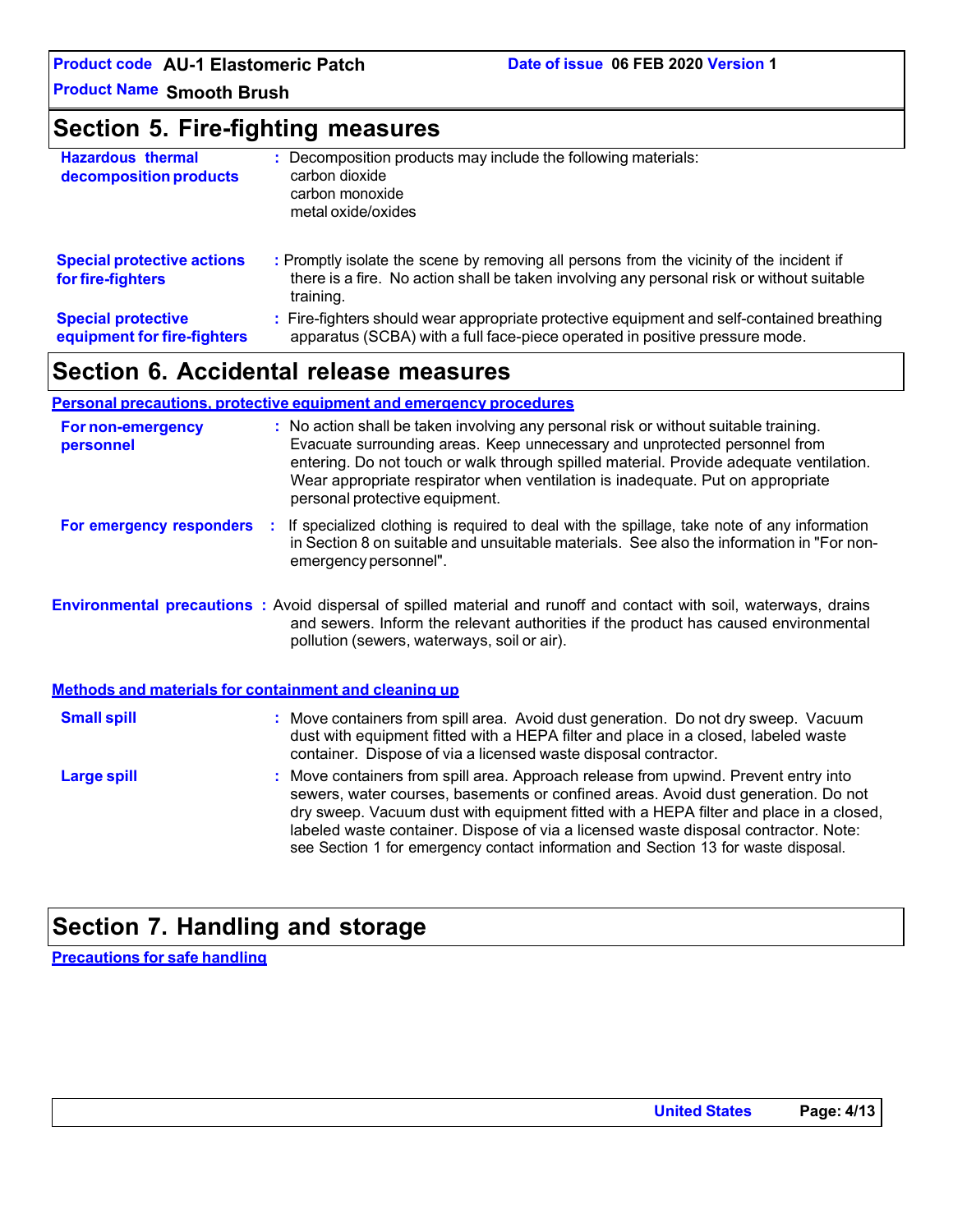**Product Name Smooth Brush**

# **Section 7. Handling and storage**

| <b>Protective measures</b>                                                       | : Put on appropriate personal protective equipment (see Section 8). Avoid exposure -<br>obtain special instructions before use. Do not handle until all safety precautions have<br>been read and understood. Do not get in eyes or on skin or clothing. Do not ingest. If<br>during normal use the material presents a respiratory hazard, use only with adequate<br>ventilation or wear appropriate respirator. Keep in the original container or an approved<br>alternative made from a compatible material, kept tightly closed when not in use. Empty<br>containers retain product residue and can be hazardous. Do not reuse container. |
|----------------------------------------------------------------------------------|----------------------------------------------------------------------------------------------------------------------------------------------------------------------------------------------------------------------------------------------------------------------------------------------------------------------------------------------------------------------------------------------------------------------------------------------------------------------------------------------------------------------------------------------------------------------------------------------------------------------------------------------|
| <b>Special precautions</b>                                                       | : If this material is part of a multiple component system, read the Safety Data Sheet(s) for<br>the other component or components before blending as the resulting mixture may have<br>the hazards of all of its parts.                                                                                                                                                                                                                                                                                                                                                                                                                      |
| <b>Advice on general</b><br>occupational hygiene                                 | : Eating, drinking and smoking should be prohibited in areas where this material is<br>handled, stored and processed. Workers should wash hands and face before eating,<br>drinking and smoking. Remove contaminated clothing and protective equipment before<br>entering eating areas. See also Section 8 for additional information on hygiene<br>measures.                                                                                                                                                                                                                                                                                |
| <b>Conditions for safe storage,</b><br>including any<br><b>incompatibilities</b> | : Do not store below the following temperature: 5°C (41°F). Store in accordance with<br>local regulations. Store in original container protected from direct sunlight in a dry, cool<br>and well-ventilated area, away from incompatible materials (see Section 10) and food<br>and drink. Keep container tightly closed and sealed until ready for use. Containers that<br>have been opened must be carefully resealed and kept upright to prevent leakage. Do<br>not store in unlabeled containers. Use appropriate containment to avoid environmental<br>contamination.                                                                   |

# **Section 8. Exposure controls/personal protection**

#### **Control parameters**

#### **Occupational exposure limits**

| <b>Ingredient name</b>                                                                                                            | <b>Exposure limits</b>                                                                                                                          |
|-----------------------------------------------------------------------------------------------------------------------------------|-------------------------------------------------------------------------------------------------------------------------------------------------|
| Limestone                                                                                                                         | OSHA PEL (United States, 2/2013).<br>TWA: 5 mg/m <sup>3</sup> 8 hours. Form: Respirable<br>fraction                                             |
| Titanium Dioxide                                                                                                                  | TWA: 15 mg/m <sup>3</sup> 8 hours. Form: Total dust<br>OSHA PEL (United States, 2/2013).<br>TWA: 15 mg/m <sup>3</sup> 8 hours. Form: Total dust |
| Ethylene Glycol                                                                                                                   | ACGIH TLV (United States, 6/2013).<br>TWA: 10 mg/m <sup>3</sup> 8 hours.<br>ACGIH TLV (United States, 6/2013).                                  |
|                                                                                                                                   | C: 100 mg/m <sup>3</sup> Form: Aerosol<br>ACGIH TLV (United States, 6/2013).                                                                    |
| Crystalline Silica, respirable powder (<10 microns)                                                                               | TWA: 0.025 mg/m <sup>3</sup> 8 hours. Form:<br>Respirable                                                                                       |
|                                                                                                                                   | OSHA PEL Z3 (United States, 2/2013).<br>TWA: 10 MG/M3 / (%SiO2+2) 8 hours. Form:<br>Respirable                                                  |
|                                                                                                                                   | TWA: 250 MPPCF / (%SiO2+5) 8 hours.<br>Form: Respirable                                                                                         |
| Key to abbreviations                                                                                                              |                                                                                                                                                 |
| = Acceptable Maximum Peak<br>A<br>ACGIH<br>= American Conference of Governmental Industrial Hygienists.<br>C<br>$=$ Ceiling Limit | S<br>= Potential skin absorption<br>= Respiratory sensitization<br>SR.<br>SS<br>= Skin sensitization                                            |

**United States Page: 5/13**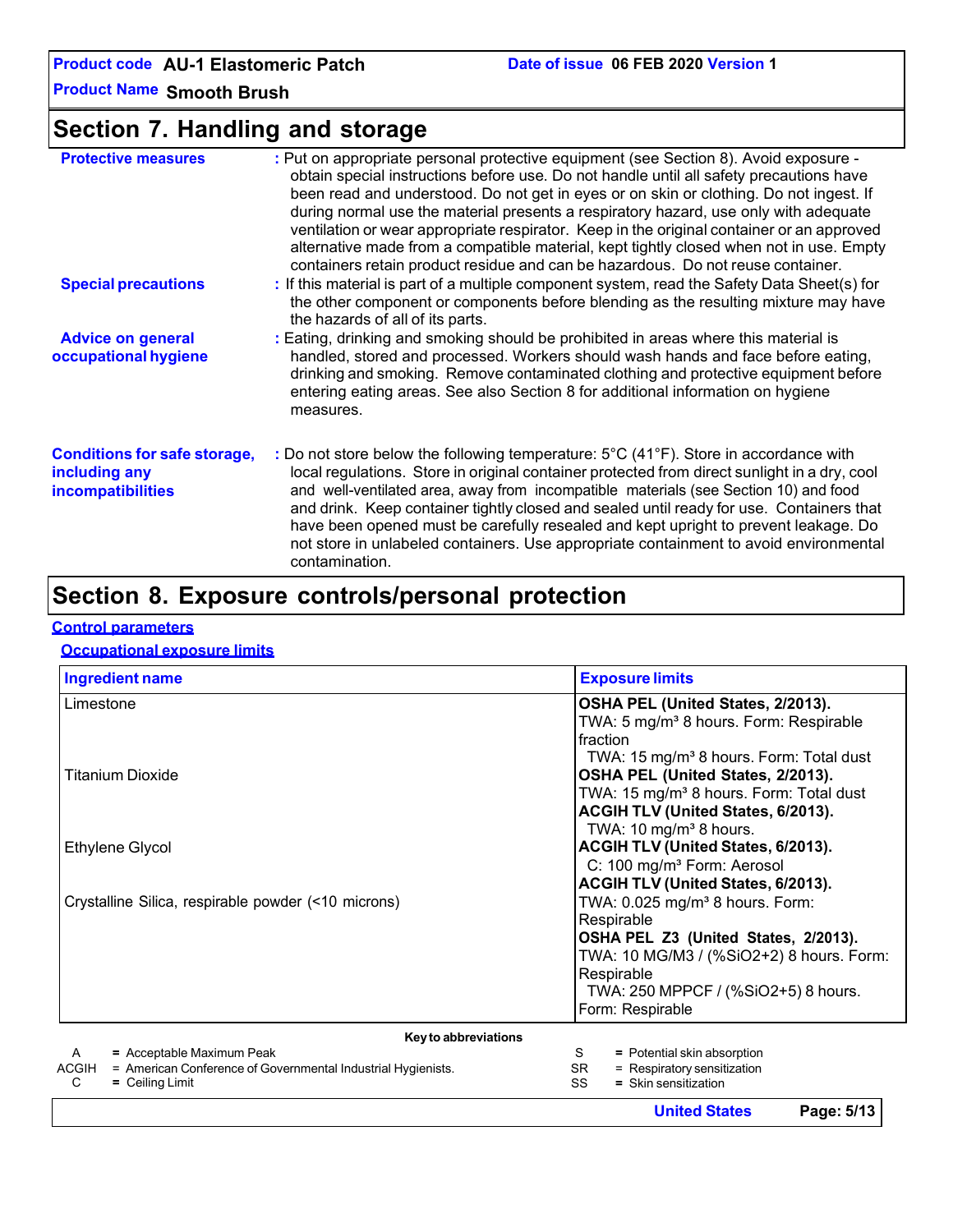**Product Name Smooth Brush**

# **Section 8. Exposure controls/personal protection**

|             | ∙ume<br>=                             | <b>STEL</b> | = Short term Exposure limit values |
|-------------|---------------------------------------|-------------|------------------------------------|
| <b>IPEL</b> | = Internal Permissible Exposure Limit |             | i otal dust<br>=                   |

OSHA **=** Occupational Safety and Health Administration. TLV = Threshold Limit Value

- R = Respirable TWA **=** Time Weighted Average
- Z = OSHA 29CFR 1910.1200 Subpart Z Toxic and Hazardous Substances

#### **Consult local authorities for acceptable exposure limits.**

**Recommended monitoring procedures :** If this product contains ingredients with exposure limits, personal, workplace atmosphere or biological monitoring may be required to determine the effectiveness of the ventilation or other control measures and/or the necessity to use respiratory protective equipment. Reference should be made to appropriate monitoring standards. Reference to national guidance documents for methods for the determination of hazardous substances will also be required. **Appropriate engineering controls Environmental exposure controls :** If user operations generate dust, fumes, gas, vapor or mist, use process enclosures, local exhaust ventilation or other engineering controls to keep worker exposure to airborne contaminants below any recommended or statutory limits. **:** Emissions from ventilation or work process equipment should be checked to ensure they comply with the requirements of environmental protection legislation. In some cases, fume scrubbers, filters or engineering modifications to the process equipment will be necessary to reduce emissions to acceptable levels. **Individual protection measures Hygiene measures :** Wash hands, forearms and face thoroughly after handling chemical products, before eating, smoking and using the lavatory and at the end of the working period. Appropriate techniques should be used to remove potentially contaminated clothing. Wash contaminated clothing before reusing. Ensure that eyewash stations and safety showers are close to the workstation location. **Eye/face protection Skin protection Hand protection :** Safety glasses with side shields. **:** Chemical-resistant, impervious gloves complying with an approved standard should be worn at all times when handling chemical products if a risk assessment indicates this is necessary. Considering the parameters specified by the glove manufacturer, check during use that the gloves are still retaining their protective properties. It should be noted that the time to breakthrough for any glove material may be different for different glove manufacturers. In the case of mixtures, consisting of several substances, the protection time of the gloves cannot be accurately estimated. **Gloves : Body protection :** Personal protective equipment for the body should be selected based on the task being performed and the risks involved and should be approved by a specialist before handling this product. **Other skin protection : Respiratory protection** Appropriate footwear and any additional skin protection measures should be selected based on the task being performed and the risks involved and should be approved by a specialist before handling this product. Respirator selection must be based on known or anticipated exposure levels, the hazards of the product and the safe working limits of the selected respirator. If workers are exposed to concentrations above the exposure limit, they must use appropriate, certified respirators. Use a properly fitted, air-purifying or air-fed respirator complying with an approved standard if a risk assessment indicates this is necessary.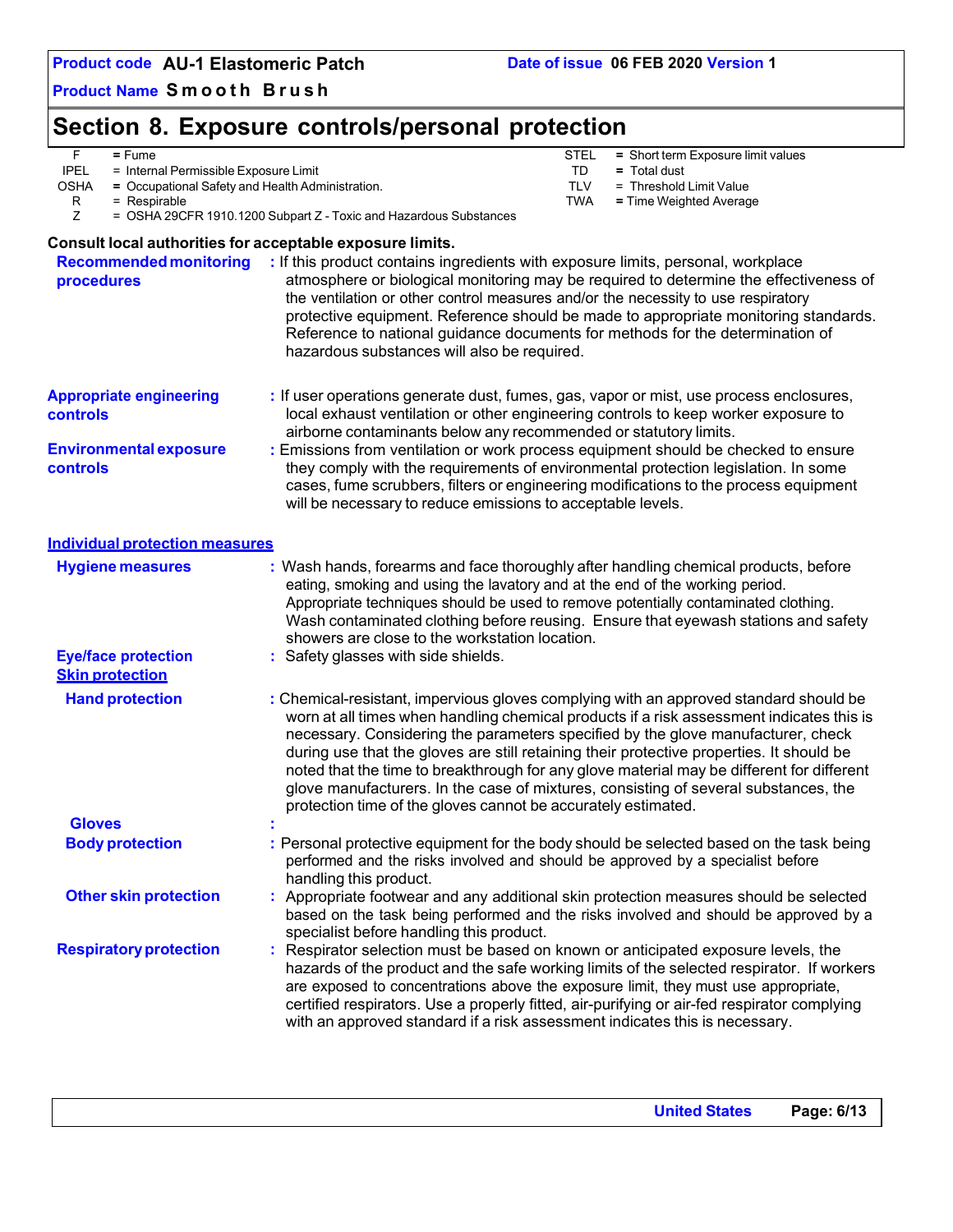**Section 9. Physical and chemical properties**

#### **Appearance**

| <b>Physical state</b>                                  | : Paste                                   |
|--------------------------------------------------------|-------------------------------------------|
| <b>Color</b>                                           | White                                     |
| Odor                                                   | : Mild Acrylic                            |
| <b>Odor threshold</b>                                  | : Not available.                          |
| pH                                                     | $: 7.5 - 8.5$                             |
| <b>Melting point</b>                                   | : Not available.                          |
| <b>Boiling point</b>                                   | : Not available.                          |
| <b>Flash point</b>                                     | : Closed cup: >93.33°C (>200°F)           |
| <b>Auto-ignition temperature</b>                       | : Not available.                          |
| <b>Decomposition temperature</b>                       | $:$ Not available.                        |
| <b>Flammability (solid, gas)</b>                       | : Not available.                          |
| <b>Lower and upper explosive</b><br>(flammable) limits | $:$ Not available.                        |
| <b>Evaporation rate</b>                                | $: 0.3$ (butyl acetate = 1)               |
| <b>Vapor pressure</b>                                  | : 2.2 kPa (16.5 mm Hg) [room temperature] |
| <b>Vapor density</b>                                   | : Not available.                          |
| <b>Relative density</b>                                | : 1.70                                    |
| Density (Ibs / gal)                                    | : 14.2                                    |
| <b>Solubility</b>                                      | : Soluble in water                        |
| <b>Partition coefficient: n-</b><br>octanol/water      | : Not available.                          |
| <b>Viscosity</b>                                       | $: 50000$ cps $- 150000$ cps              |
| <b>Volatility</b>                                      | <b>TBD</b>                                |
| % Solid. (w/w)                                         | <b>TBD</b>                                |
|                                                        |                                           |

# **Section 10. Stability and reactivity**

| <b>Reactivity</b>                                   | : No specific test data related to reactivity available for this product or its ingredients.                                                  |  |
|-----------------------------------------------------|-----------------------------------------------------------------------------------------------------------------------------------------------|--|
| <b>Chemical stability</b>                           | : The product is stable.                                                                                                                      |  |
| <b>Possibility of hazardous</b><br><b>reactions</b> | : Under normal conditions of storage and use, hazardous reactions will not occur.                                                             |  |
| <b>Conditions to avoid</b>                          | : When exposed to high temperatures may produce hazardous decomposition products.<br>Refer to protective measures listed in sections 7 and 8. |  |
| <b>Incompatible materials</b>                       | : Keep away from the following materials to prevent strong exothermic reactions:<br>oxidizing agents, strong alkalis, strong acids.           |  |
| <b>Hazardous decomposition</b><br>products          | : Decomposition products may include the following materials: carbon monoxide, carbon<br>dioxide, smoke, oxides of nitrogen.                  |  |
|                                                     | <b>United States</b><br>Page: 7/13                                                                                                            |  |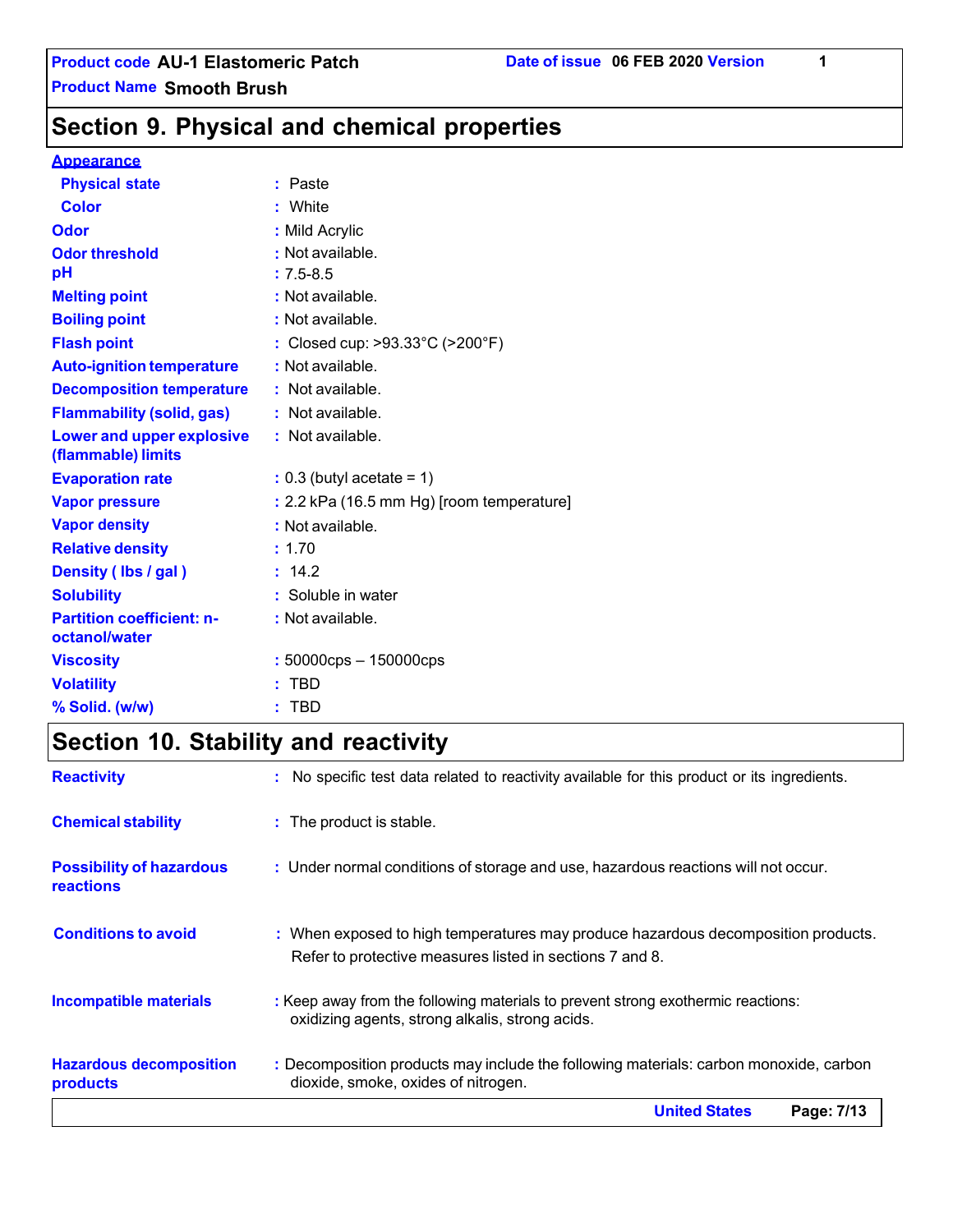# **Section 11. Toxicological information**

#### **Information on toxicological effects**

#### **Acute toxicity**

| <b>Product/ingredient name</b>                   | <b>Result</b> |             |            | <b>Species</b>                                                                       | <b>Dose</b> | <b>Exposure</b> |
|--------------------------------------------------|---------------|-------------|------------|--------------------------------------------------------------------------------------|-------------|-----------------|
| <b>Titanium Dioxide</b>                          | LD50 Oral     |             |            | Rat                                                                                  | $>10$ g/kg  |                 |
| <b>Ethylene Glycol</b>                           | LD50 Dermal   |             |            | Rabbit                                                                               | 9.53 g/kg   |                 |
|                                                  | LD50 Oral     |             |            | Rat                                                                                  | 4700 mg/kg  |                 |
| <b>Conclusion/Summary</b>                        |               |             |            | : There are no data available on the mixture itself.                                 |             |                 |
| <b>Irritation/Corrosion</b>                      |               |             |            |                                                                                      |             |                 |
| <b>Conclusion/Summary</b>                        |               |             |            |                                                                                      |             |                 |
| <b>Skin</b>                                      |               |             |            | There are no data available on the mixture itself.                                   |             |                 |
| <b>Eyes</b>                                      |               |             |            | There are no data available on the mixture itself.                                   |             |                 |
| <b>Respiratory</b>                               |               |             |            | There are no data available on the mixture itself.                                   |             |                 |
| <b>Sensitization</b>                             |               |             |            |                                                                                      |             |                 |
| <b>Conclusion/Summary</b>                        |               |             |            |                                                                                      |             |                 |
| <b>Skin</b>                                      |               |             |            | There are no data available on the mixture itself.                                   |             |                 |
| <b>Respiratory</b>                               |               |             |            | There are no data available on the mixture itself.                                   |             |                 |
| <b>Mutagenicity</b>                              |               |             |            |                                                                                      |             |                 |
| <b>Conclusion/Summary</b>                        |               |             |            | There are no data available on the mixture itself.                                   |             |                 |
| <b>Carcinogenicity</b>                           |               |             |            |                                                                                      |             |                 |
| <b>Conclusion/Summary</b>                        |               |             |            | There are no data available on the mixture itself.                                   |             |                 |
| <b>Classification</b>                            |               |             |            |                                                                                      |             |                 |
| <b>Product/ingredient name</b>                   | <b>OSHA</b>   | <b>IARC</b> | <b>NTP</b> |                                                                                      |             |                 |
| Titanium Dioxide                                 |               | 2B          |            |                                                                                      |             |                 |
| Crystalline Silica, respirable                   |               | 1           |            | Known to be a human carcinogen.                                                      |             |                 |
| powder (<10 microns)                             |               |             |            |                                                                                      |             |                 |
| <b>Carcinogen Classification code:</b>           |               |             |            |                                                                                      |             |                 |
| IARC: 1, 2A, 2B, 3, 4                            |               |             |            |                                                                                      |             |                 |
| OSHA: +                                          |               |             |            | NTP: Known to be a human carcinogen; Reasonably anticipated to be a human carcinogen |             |                 |
| Not listed/not regulated: -                      |               |             |            |                                                                                      |             |                 |
| <b>Reproductive toxicity</b>                     |               |             |            |                                                                                      |             |                 |
| <b>Conclusion/Summary</b><br>÷.                  |               |             |            | There are no data available on the mixture itself.                                   |             |                 |
| <b>Teratogenicity</b>                            |               |             |            |                                                                                      |             |                 |
| <b>Conclusion/Summary</b>                        |               |             |            | There are no data available on the mixture itself.                                   |             |                 |
| Specific target organ toxicity (single exposure) |               |             |            |                                                                                      |             |                 |
|                                                  |               |             |            |                                                                                      |             |                 |

Not available.

#### **Specific target organ toxicity (repeated exposure)**

| <b>Name</b>                                         | <b>Category</b> |
|-----------------------------------------------------|-----------------|
| Ethylene Glycol                                     | Category 2      |
| Crystalline Silica, respirable powder (<10 microns) | Category 2      |

| <b>United States</b> | Page: 8/13 |
|----------------------|------------|
|                      |            |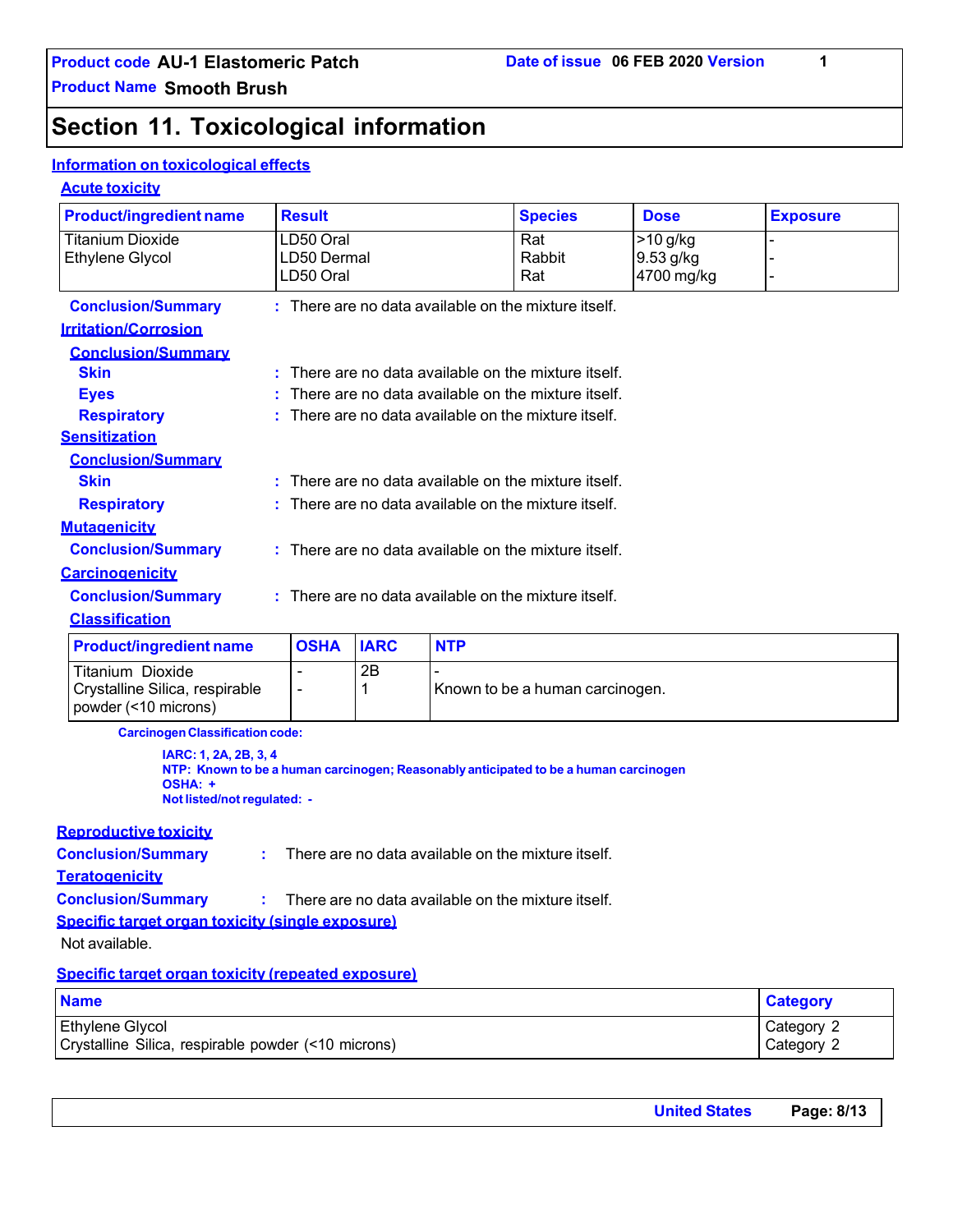**United States Page: 9/13**

**Product Name Smooth Brush**

## **Section 11. Toxicological information**

**Target organs :** Contains material which may cause damage to the following organs: kidneys, lungs, heart, upper respiratory tract, skin, central nervous system (CNS), eye, lens or cornea.

#### **Aspiration hazard**

Not available.

#### **Information on the likely routes of exposure**

| <b>Potential acute health effects</b>   |                                                                                                                                                                                                                                                                                                                                                                                                                                                                                                                                                                   |  |
|-----------------------------------------|-------------------------------------------------------------------------------------------------------------------------------------------------------------------------------------------------------------------------------------------------------------------------------------------------------------------------------------------------------------------------------------------------------------------------------------------------------------------------------------------------------------------------------------------------------------------|--|
| Eye contact                             | : No known significant effects or critical hazards.                                                                                                                                                                                                                                                                                                                                                                                                                                                                                                               |  |
| <b>Inhalation</b>                       | : No known significant effects or critical hazards.                                                                                                                                                                                                                                                                                                                                                                                                                                                                                                               |  |
| <b>Skin contact</b>                     | : Defatting to the skin. May cause skin dryness and irritation.                                                                                                                                                                                                                                                                                                                                                                                                                                                                                                   |  |
| <b>Ingestion</b>                        | : No known significant effects or critical hazards.                                                                                                                                                                                                                                                                                                                                                                                                                                                                                                               |  |
| Over-exposure signs/symptoms            |                                                                                                                                                                                                                                                                                                                                                                                                                                                                                                                                                                   |  |
| <b>Eye contact</b>                      | : No specific data.                                                                                                                                                                                                                                                                                                                                                                                                                                                                                                                                               |  |
| <b>Inhalation</b>                       | : No specific data.                                                                                                                                                                                                                                                                                                                                                                                                                                                                                                                                               |  |
| <b>Skin contact</b>                     | : Adverse symptoms may include the following:<br>irritation<br>dryness<br>cracking                                                                                                                                                                                                                                                                                                                                                                                                                                                                                |  |
| <b>Ingestion</b>                        | : No specific data.                                                                                                                                                                                                                                                                                                                                                                                                                                                                                                                                               |  |
|                                         | Delaved and immediate effects and also chronic effects from short and long term exposure                                                                                                                                                                                                                                                                                                                                                                                                                                                                          |  |
| <b>Conclusion/Summary</b>               | : There are no data available on the mixture itself. This product contains crystalline silica<br>which can cause lung cancer or silicosis. The risk of cancer depends on the duration<br>and level of exposure to dust from sanding surfaces or mist from spray applications.<br>Ingestion may cause nausea, diarrhea and vomiting. This takes into account, where<br>known, delayed and immediate effects and also chronic effects of components from<br>short-term and long-term exposure by oral, inhalation and dermal routes of exposure<br>and eye contact. |  |
| <b>Short term exposure</b>              |                                                                                                                                                                                                                                                                                                                                                                                                                                                                                                                                                                   |  |
| <b>Potential immediate</b><br>effects   | : There are no data available on the mixture itself.                                                                                                                                                                                                                                                                                                                                                                                                                                                                                                              |  |
| <b>Potential delayed effects</b>        | : There are no data available on the mixture itself.                                                                                                                                                                                                                                                                                                                                                                                                                                                                                                              |  |
| <u>Long term exposure</u>               |                                                                                                                                                                                                                                                                                                                                                                                                                                                                                                                                                                   |  |
| <b>Potential immediate</b><br>effects   | $:$ There are no data available on the mixture itself.                                                                                                                                                                                                                                                                                                                                                                                                                                                                                                            |  |
| <b>Potential delayed effects</b>        | : There are no data available on the mixture itself.                                                                                                                                                                                                                                                                                                                                                                                                                                                                                                              |  |
| <b>Potential chronic health effects</b> |                                                                                                                                                                                                                                                                                                                                                                                                                                                                                                                                                                   |  |
| <b>General</b>                          | May cause damage to organs through prolonged or repeated exposure. Prolonged or<br>repeated contact can defat the skin and lead to irritation, cracking and/or dermatitis.                                                                                                                                                                                                                                                                                                                                                                                        |  |
| <b>Carcinogenicity</b>                  | : May cause cancer. Risk of cancer depends on duration and level of exposure.                                                                                                                                                                                                                                                                                                                                                                                                                                                                                     |  |
| <b>Mutagenicity</b>                     | : No known significant effects or critical hazards.                                                                                                                                                                                                                                                                                                                                                                                                                                                                                                               |  |
| <b>Teratogenicity</b>                   | : No known significant effects or critical hazards.                                                                                                                                                                                                                                                                                                                                                                                                                                                                                                               |  |
| <b>Developmental effects</b>            | : No known significant effects or critical hazards.                                                                                                                                                                                                                                                                                                                                                                                                                                                                                                               |  |
| <b>Fertility effects</b>                | : No known significant effects or critical hazards.                                                                                                                                                                                                                                                                                                                                                                                                                                                                                                               |  |
| <b>Numerical measures of toxicity</b>   |                                                                                                                                                                                                                                                                                                                                                                                                                                                                                                                                                                   |  |
| <b>Acute toxicity estimates</b>         |                                                                                                                                                                                                                                                                                                                                                                                                                                                                                                                                                                   |  |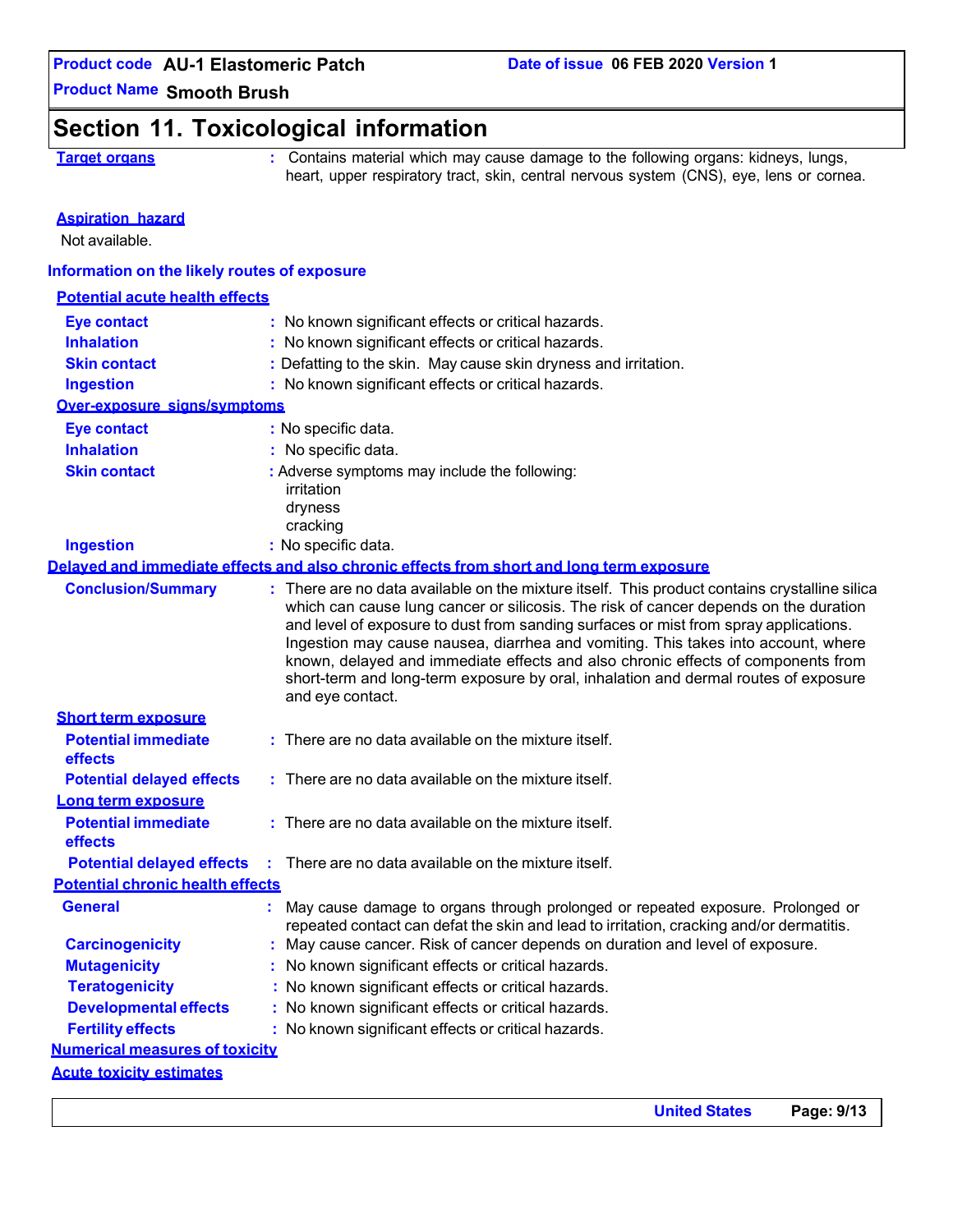**Product Name Smooth Brush**

# **Section 11. Toxicological information**

| <b>Route</b> | <b>ATE value</b> |
|--------------|------------------|
| Oral         | 4033.8 mg/kg     |

# **Section 12. Ecological information**

#### **Toxicity**

| <b>Product/ingredient name</b> | <b>Result</b>                   | <b>Species</b>                           | <b>Exposure</b> |
|--------------------------------|---------------------------------|------------------------------------------|-----------------|
| Titanium Dioxide               | Acute EC50 100 mg/l Fresh water | I Daphnia - Daphnia magna -<br>l Neonate | 48 hours        |

#### **Persistence and degradability**

Not available.

#### **Bioaccumulative potential**

| <b>Product/ingredient name</b> | $\mathsf{LogP}_\mathsf{ow}$ | <b>BCF</b> | <b>Potential</b> |
|--------------------------------|-----------------------------|------------|------------------|
| <b>Ethylene Glycol</b>         | $-1.36$                     |            | low              |

#### **Mobility in soil**

**Soil/water partition coefficient** (K<sub>oc</sub>)

**:** Not available.

# **Section 13. Disposal considerations**

| <b>Disposal methods</b> | : The generation of waste should be avoided or minimized wherever possible. Disposal<br>of this product, solutions and any by-products should at all times comply with the<br>requirements of environmental protection and waste disposal legislation and any<br>regional local authority requirements. Dispose of surplus and non-recyclable products<br>via a licensed waste disposal contractor. Waste should not be disposed of untreated to<br>the sewer unless fully compliant with the requirements of all authorities with jurisdiction.<br>Waste packaging should be recycled. Incineration or landfill should only be considered<br>when recycling is not feasible. This material and its container must be disposed of in a<br>safe way. Care should be taken when handling emptied containers that have not been<br>cleaned or rinsed out. Empty containers or liners may retain some product residues.<br>Avoid dispersal of spilled material and runoff and contact with soil, waterways, drains |
|-------------------------|----------------------------------------------------------------------------------------------------------------------------------------------------------------------------------------------------------------------------------------------------------------------------------------------------------------------------------------------------------------------------------------------------------------------------------------------------------------------------------------------------------------------------------------------------------------------------------------------------------------------------------------------------------------------------------------------------------------------------------------------------------------------------------------------------------------------------------------------------------------------------------------------------------------------------------------------------------------------------------------------------------------|
|                         | and sewers.                                                                                                                                                                                                                                                                                                                                                                                                                                                                                                                                                                                                                                                                                                                                                                                                                                                                                                                                                                                                    |

**Disposal should be in accordance with applicable regional, national and local laws and regulations.**

**Refer to Section 7: HANDLING AND STORAGE and Section 8: EXPOSURE CONTROLS/PERSONAL PROTECTION for additional handling information and protection of employees. Section 6. Accidental release measures**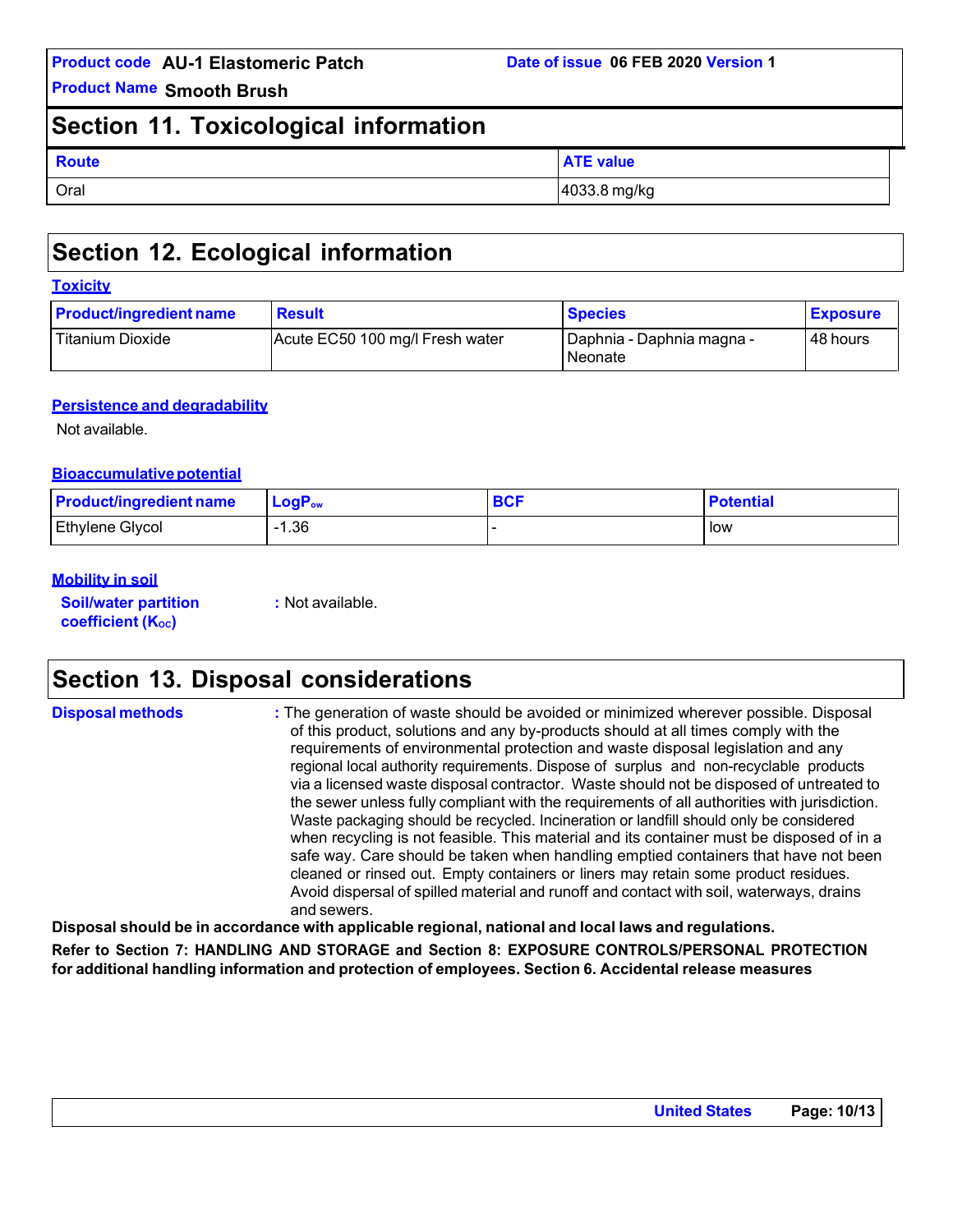### **Product name Smooth Brush**

# **14. Transport information**

|                                                                              | <b>DOT</b>                                                                             | <b>IMDG</b>                        | <b>IATA</b>                        |
|------------------------------------------------------------------------------|----------------------------------------------------------------------------------------|------------------------------------|------------------------------------|
| <b>UN number</b>                                                             | UN3077                                                                                 | Not regulated.                     | Not regulated.                     |
| <b>UN proper shipping</b><br>name                                            | <b>ENVIRONMENTALLY</b><br>HAZARDOUS SUBSTANCE,<br>SOLID, N.O.S.<br>(carbendazim (ISO)) |                                    |                                    |
| <b>Transport hazard class</b><br>(es)                                        | 9                                                                                      |                                    |                                    |
| <b>Packing group</b>                                                         | Ш                                                                                      |                                    |                                    |
| <b>Environmental hazards</b><br><b>Marine pollutant</b><br><b>substances</b> | No.<br>Not applicable.                                                                 | No.<br>Not applicable.             | No.<br>Not applicable.             |
| <b>Product RQ (lbs)</b><br><b>RQ substances</b>                              | 17636.7<br>(carbendazim (ISO))                                                         | Not applicable.<br>Not applicable. | Not applicable.<br>Not applicable. |

#### **Additional information**

**DOT :** Package sizes shipped in quantities less than the product reportable quantity are not subject to the RQ (reportable quantity) transportation requirements.

**IMDG :** None identified.

**IATA :** None identified.

**Special precautions for user : Transport within user's premises:** always transport in closed containers that are upright and secure. Ensure that persons transporting the product know what to do in the event of an accident or spillage.

# **Section 15. Regulatory information**

| United States inventory (TSCA 8b) :           | All components are listed or exempted.                                                   |
|-----------------------------------------------|------------------------------------------------------------------------------------------|
| <b>Australia inventory (AICS)</b>             | : Not determined.                                                                        |
| <b>Canada inventory (DSL)</b>                 | : All components are listed or exempted.                                                 |
| <b>China inventory (IECSC)</b>                | : Not determined.                                                                        |
| <b>Europe inventory (REACH)</b>               | : Please contact your supplier for information on the inventory status of this material. |
| Japan inventory (ENCS)                        | : Not determined.                                                                        |
| Korea inventory (KECI)                        | : Not determined.                                                                        |
| New Zealand (NZloC)                           | : Not determined.                                                                        |
| <b>Philippines</b> inventory<br>(PICCS)       | : Not determined.                                                                        |
| <b>United States</b>                          |                                                                                          |
| <b>SARA 302/304</b>                           |                                                                                          |
| <b>SARA 304 RQ</b>                            | : Not applicable.                                                                        |
| <b>Composition/information on ingredients</b> |                                                                                          |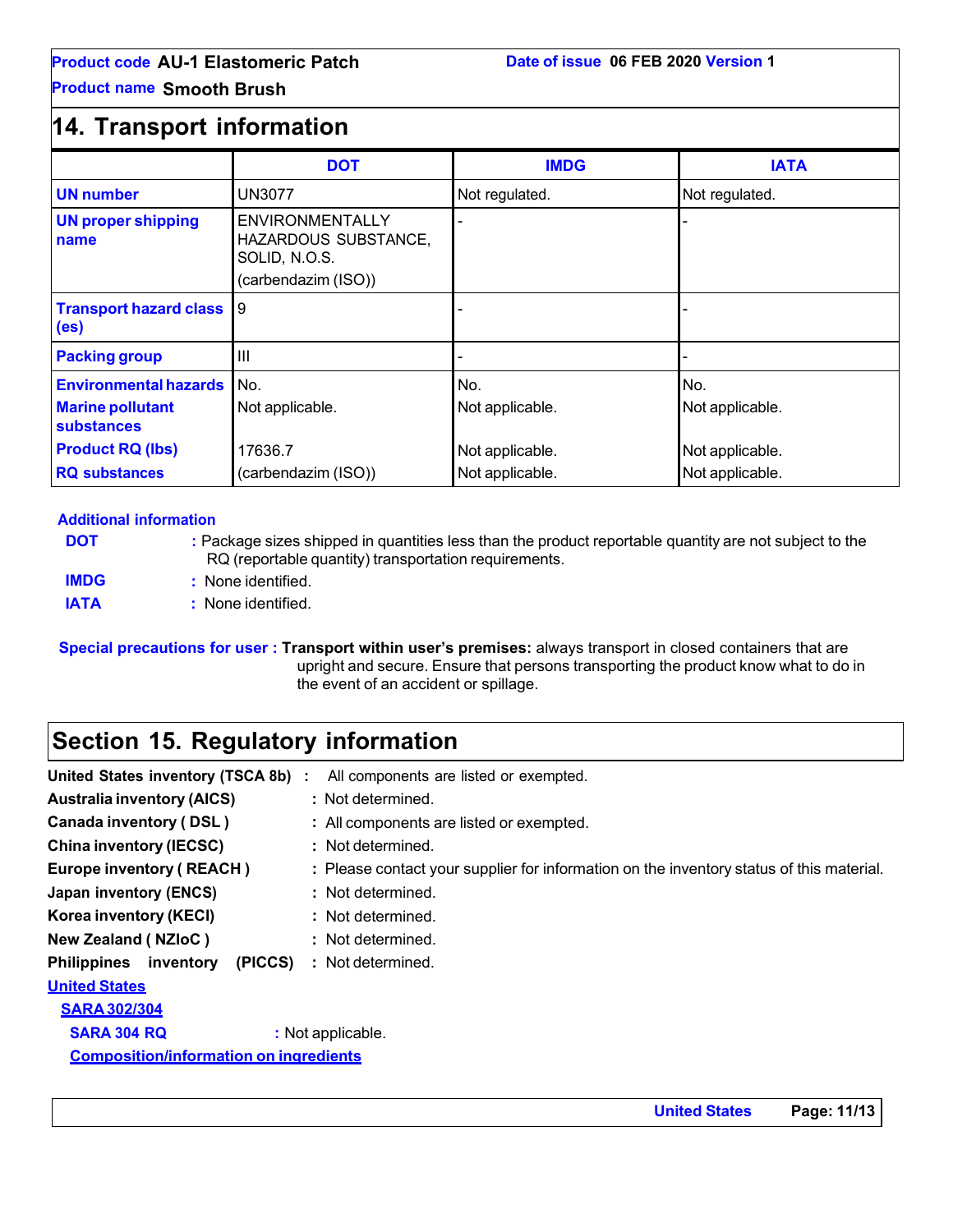**Product Name Smooth Brush**

# **Section 15. Regulatory information**

No products were found.

#### **SARA 311/312**

**Classification :** Immediate (acute) health hazard Delayed (chronic) health hazard

#### **Composition/information on ingredients**

| <b>Name</b>                                                                                             | <b>Fire</b><br>hazard | <b>Sudden</b><br><b>release of</b><br><b>pressure</b> | <b>Reactive</b>   | <b>Immediate</b><br>(acute)<br>health<br>hazard | <b>Delayed</b><br>(chronic)<br>health<br>hazard |
|---------------------------------------------------------------------------------------------------------|-----------------------|-------------------------------------------------------|-------------------|-------------------------------------------------|-------------------------------------------------|
| <b>Titanium Dioxide</b><br>Ethylene Glycol<br>Crystalline Silica, respirable powder<br>$(< 10$ microns) | No.<br>No.<br>No.     | No.<br>No.<br>No.                                     | No.<br>No.<br>No. | No.<br>Yes.<br>No.                              | Yes.<br>Yes.<br>Yes.                            |

**Pennsylvania (worker and community right to know act): The following components are cited in the Pennsylvania Hazardous Substances List, and are present at levels that require reporting.**

|  | <b>Ethylene Glycol</b> | 107-21-1 | $<$ 2% |
|--|------------------------|----------|--------|
|--|------------------------|----------|--------|

#### **SARA 313**

|                              | <b>Chemical name</b> | <b>CAS number</b> | Concentration |
|------------------------------|----------------------|-------------------|---------------|
| <b>Supplier notification</b> | : Ethylene Glycol    | $107 - 21 - 1$    |               |

SARA 313 notifications must not be detached from the SDS and any copying and redistribution of the SDS shall include copying and redistribution of the notice attached to copies of the SDS subsequently redistributed.

#### **California Prop. 65**

**WARNING:** This product contains trace amounts of components known to the state of California to cause cancer, birth defects, or other reproductive harm.

# **Section 16. Other information**

### **Hazardous Material Information System (U.S.A.)**

**Health :** 2 \* **Flammability :** 1 **Physical hazards :** 0 ( \* ) - Chronic effects

Caution: HMIS® ratings are based on a 0-4 rating scale, with 0 representing minimal hazards or risks, and 4 representing significant hazards or risks Although HMIS® ratings are not required on MSDSs under 29 CFR 1910.1200, the preparer may choose to provide them. HMIS® ratings are **to be used with a fully implemented HMIS® program. HMIS® is a registered mark of the National Paint & Coatings Association (NPCA). HMIS® materials maybe purchased exclusively from J. J. Keller (800) 327-6868.**

**The customer is responsible for determining the PPE code for this material.**

**National Fire Protection Association (U.S.A.)**

```
Health : 2 Flammability : 1 Instability : 0
Date of previous issue : No previous validation.
Organization that prepared
the MSDS
                         : EHS
```